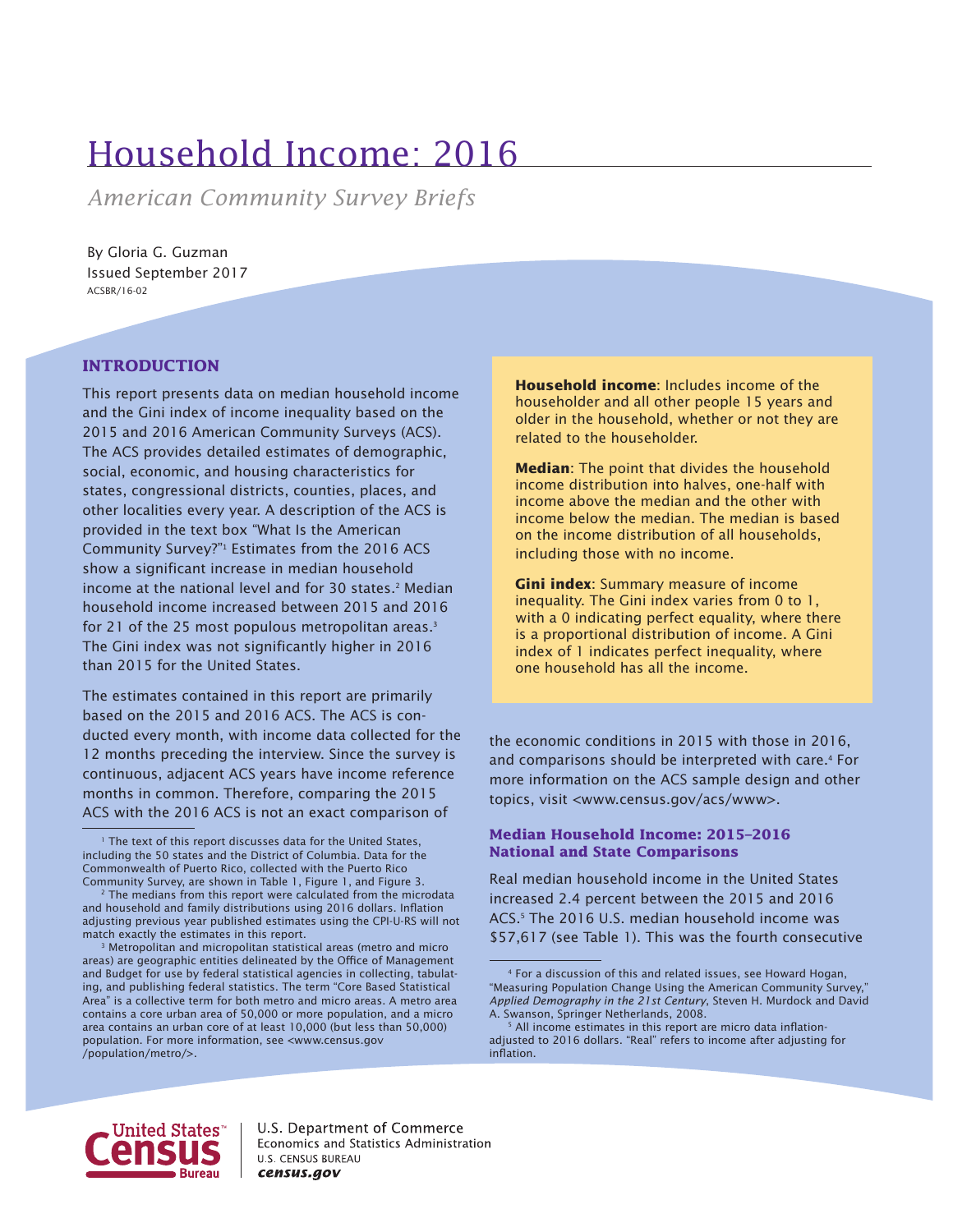year with a statistically significant increase in the ACS estimate of median household income for the nation.

State household median income estimates from the 2016 ACS ranged from \$78,945 in Maryland to \$41,754 in Mississippi (see Table 1).<sup>6</sup> The median household income for Puerto Rico in 2016 was \$20,078. Median household income was lower than the U.S. median in 28 states and higher than the U.S. median in 19 states and the District of Columbia. Vermont, Oregon, and Nebraska had medians not statistically different from the U.S. median.

6 There was no statistically significant difference between Maryland and the District of Columbia.

For 20 states and the District of Columbia, real median household income in the 2016 ACS was not statistically different from that in the 2015 ACS. Between the 2015 ACS and the 2016 ACS, 30 states showed an increase in real median household income. Pennsylvania (1.2 percent) had one of the smallest increases, and Idaho (6.3 percent) had one of the largest increases. Puerto Rico showed an increase of 6.7 percent in real median household income. No state showed a significant decrease in median household income.

## **Median Household Income: 25 Most Populous Metropolitan Areas**

Table 2 shows median household income for the 25 most populous metropolitan areas.

According to the 2016 ACS, median household income ranged from \$96,667 in the San Francisco-Oakland-Hayward, CA Metro Area to \$51,115 in the Tampa-St. Petersburg-Clearwater, FL Metro Area. Median household incomes for San Francisco-Oakland-Hayward, CA Metro Area (\$96,667) and the Washington-Arlington-Alexandria, DC-VA-MD-WV Metro Area (\$95,843) were among the highest medians for the most

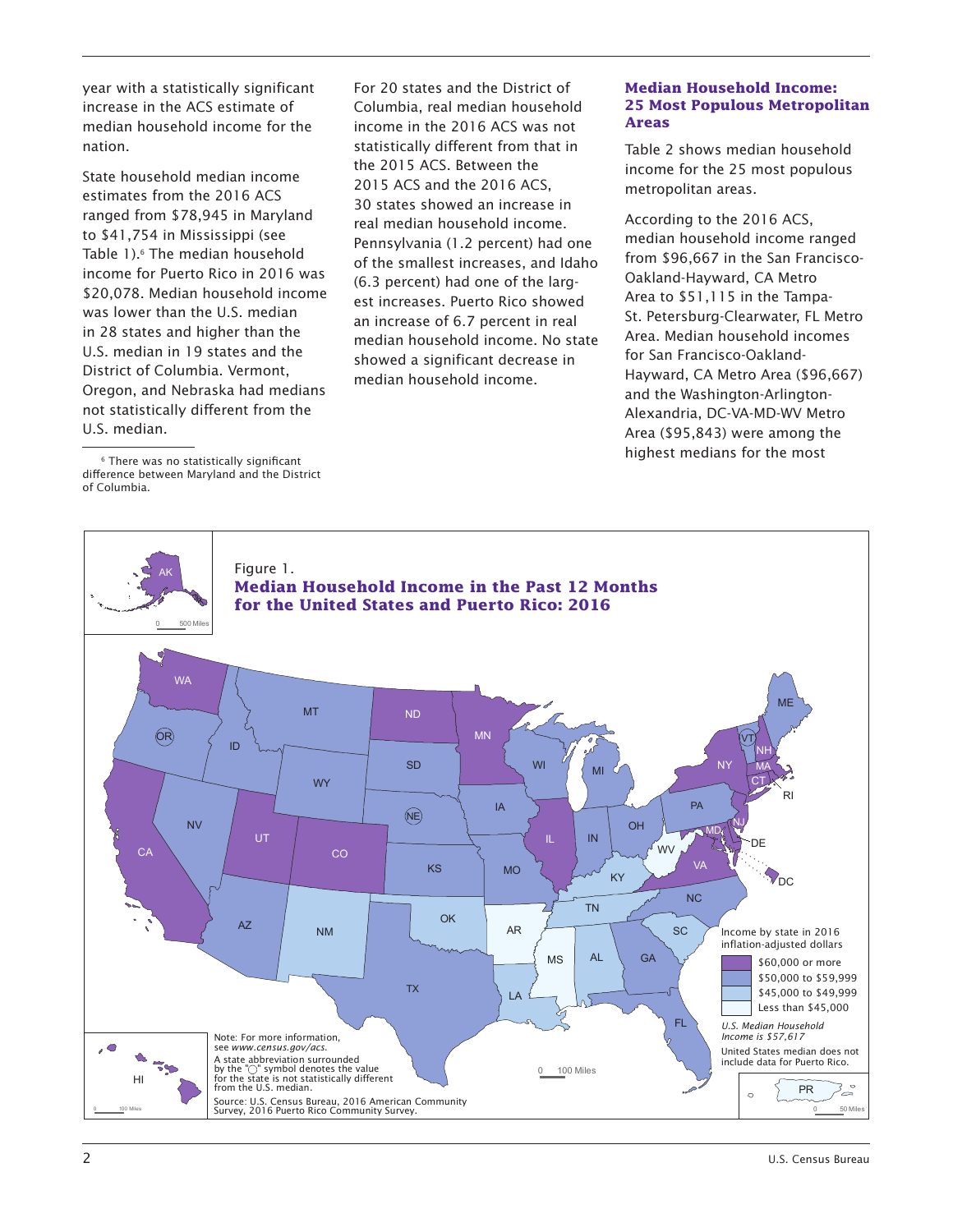### Table 1. **Median Household Income and Gini Index in the Past 12 Months by State and Puerto Rico: 2015 and 2016**

(In 2016 inflation-adjusted dollars. Data are limited to the household population and exclude the population living in institutions, college dormitories, and other group quarters. For information on confidentiality protection, sampling error, nonsampling error, and defintions, see *www.census.gov/acs*)

|                                    | 2015 ACS<br>income (dollars) |                                 | 2016 ACS<br>median household median household<br>income (dollars) |                                            | Change in median<br>income (Percent) |                                            | 2015 ACS Gini<br>coefficients |                                 | 2016 ACS Gini<br>coefficients |                                 | Change in Gini<br>coefficients |                                            |
|------------------------------------|------------------------------|---------------------------------|-------------------------------------------------------------------|--------------------------------------------|--------------------------------------|--------------------------------------------|-------------------------------|---------------------------------|-------------------------------|---------------------------------|--------------------------------|--------------------------------------------|
| <b>State</b>                       | Estimate                     | Margin<br>of error <sup>1</sup> | $(\pm)$ Estimate                                                  | Margin<br>of error <sup>1</sup><br>$(\pm)$ | Estimate                             | Margin<br>of error <sup>1</sup><br>$(\pm)$ | Estimate                      | Margin<br>of error <sup>1</sup> | $(\pm)$ Estimate              | Margin<br>of error <sup>1</sup> | $(\pm)$ Estimate               | Margin<br>of error <sup>1</sup><br>$(\pm)$ |
|                                    |                              |                                 |                                                                   |                                            |                                      |                                            |                               |                                 |                               |                                 |                                |                                            |
| <b>United States.</b>              | 56,277                       | 93                              | 57,617                                                            | 115                                        | $*2.4$                               | 0.3                                        | 0.482                         | 0.001                           | 0.482                         | 0.001                           | 0.001                          | 0.001                                      |
| Alabama                            | 45,182                       | 723                             | 46,257                                                            | 677                                        | $*2.4$                               | 2.2                                        | 0.481                         | 0.005                           | 0.485                         | 0.005                           | 0.004                          | 0.007                                      |
| Alaska                             | 74,165                       | 1,968                           | 76,440                                                            | 2,230                                      | 3.1                                  | 4.1                                        | 0.432                         | 0.014                           | 0.408                         | 0.011                           | $*$ -0.024                     | 0.017                                      |
| Arizona                            | 52,062                       | 504                             | 53,558                                                            | 634                                        | $*2.9$                               | 1.6                                        | 0.470                         | 0.004                           | 0.471                         | 0.005                           | 0.001                          | 0.007                                      |
| Arkansas                           | 42,530                       | 631                             | 44,334                                                            | 921                                        | *4.2                                 | 2.7                                        | 0.477                         | 0.006                           | 0.472                         | 0.006                           | $-0.005$                       | 0.009                                      |
| California                         | 65,087                       | 326                             | 67,739                                                            | 356                                        | *4.1                                 | 0.8                                        | 0.488                         | 0.002                           | 0.490                         | 0.002                           | 0.002                          | 0.002                                      |
| Colorado                           | 64,598                       | 749                             | 65,685                                                            | 636                                        | $*1.7$                               | 1.5                                        | 0.458                         | 0.005                           | 0.459                         | 0.004                           | 0.001                          | 0.006                                      |
| Connecticut                        | 72,121                       | 989                             | 73,433                                                            | 1,059                                      | 1.8                                  | 2.0                                        | 0.492                         | 0.004                           | 0.495                         | 0.005                           | 0.003                          | 0.007                                      |
| Delaware                           | 61,882                       | 1,453                           | 61,757                                                            | 1,492                                      | $-0.2$                               | 3.4                                        | 0.452                         | 0.012                           | 0.452                         | 0.011                           | 0.000                          | 0.016                                      |
| District of Columbia               | 75,991                       | 1,705                           | 75,506                                                            | 3,416                                      | $-0.6$                               | 5.0                                        | 0.535                         | 0.016                           | 0.542                         | 0.012                           | 0.007                          | 0.020                                      |
| Florida                            | 49,852                       | 296                             | 50,860                                                            | 241                                        | $*2.0$                               | 0.8                                        | 0.487                         | 0.003                           | 0.485                         | 0.003                           | $-0.002$                       | 0.004                                      |
| Georgia                            | 51,753                       | 436                             | 53,559                                                            | 710                                        | $*3.5$                               | 1.6                                        | 0.480                         | 0.004                           | 0.481                         | 0.004                           | 0.001                          | 0.005                                      |
| Hawaii                             | 74,451                       | 1,787                           | 74,511                                                            | 1,776                                      | 0.1                                  | 3.4                                        | 0.435                         | 0.007                           | 0.442                         | 0.007                           | 0.007                          | 0.010                                      |
| Idaho                              | 48,728                       | 951                             | 51,807                                                            | 963                                        | *6.3                                 | 2.9                                        | 0.453                         | 0.011                           | 0.450                         | 0.010                           | $-0.002$                       | 0.014                                      |
| Illinois.                          | 60,094                       | 345                             | 60,960                                                            | 389                                        | $*1.4$                               | 0.9                                        | 0.482                         | 0.003                           | 0.481                         | 0.003                           | $-0.001$                       | 0.004                                      |
| Indiana                            | 50.896                       | 446                             | 52,314                                                            | 371                                        | $*2.8$                               | 1.2                                        | 0.452                         | 0.004                           | 0.453                         | 0.004                           | 0.001                          | 0.006                                      |
| $lowa \ldots \ldots \ldots \ldots$ | 55,172                       | 719                             | 56,247                                                            | 695                                        | $*1.9$                               | 1.8                                        | 0.439                         | 0.005                           | 0.445                         | 0.005                           | 0.006                          | 0.007                                      |
| Kansas                             | 54,520                       | 719                             | 54,935                                                            | 893                                        | 0.8                                  | 2.1                                        | 0.460                         | 0.007                           | 0.455                         | 0.005                           | $-0.005$                       | 0.009                                      |
| Kentucky                           | 45,541                       | 508                             | 46,659                                                            | 600                                        | $*2.5$                               | 1.7                                        | 0.478                         | 0.005                           | 0.481                         | 0.006                           | 0.003                          | 0.008                                      |
| Louisiana                          | 46,106                       | 755                             | 45,146                                                            | 776                                        | $-2.1$                               | 2.3                                        | 0.491                         | 0.005                           | 0.499                         | 0.006                           | $*0.008$                       | 0.007                                      |
| Maine                              | 52,111                       | 1,000                           | 53,079                                                            | 1,379                                      | 1.9                                  | 3.3                                        | 0.452                         | 0.010                           | 0.452                         | 0.008                           | 0.000                          | 0.013                                      |
| Maryland                           | 76,596                       | 612                             | 78,945                                                            | 737                                        | $*3.1$                               | 1.3                                        | 0.452                         | 0.004                           | 0.450                         | 0.003                           | $-0.003$                       | 0.005                                      |
| Massachusetts.                     | 71,146                       | 738                             | 75,297                                                            | 771                                        | $*5.8$                               | 1.5                                        | 0.485                         | 0.004                           | 0.479                         | 0.003                           | $* -0.006$                     | 0.005                                      |
| Michigan                           | 51,584                       | 267                             | 52,492                                                            | 402                                        | $*1.8$                               | 0.9                                        | 0.467                         | 0.003                           | 0.470                         | 0.003                           | 0.003                          | 0.004                                      |
| Minnesota                          | 64,188                       | 557                             | 65,599                                                            | 606                                        | $*2.2$                               | 1.3                                        | 0.449                         | 0.004                           | 0.450                         | 0.004                           | 0.000                          | 0.005                                      |
| Mississippi                        | 40,910                       | 620                             | 41,754                                                            | 556                                        | *2.1                                 | 2.1                                        | 0.476                         | 0.006                           | 0.483                         | 0.007                           | 0.007                          | 0.009                                      |
| Missouri                           | 50,642                       | 472                             | 51,746                                                            | 374                                        | *2.2                                 | 1.2                                        | 0.463                         | 0.004                           | 0.465                         | 0.005                           | 0.001                          | 0.006                                      |
| Montana                            | 49,924                       | 1,218                           | 50,027                                                            | 1,096                                      | 0.2                                  | 3.3                                        | 0.462                         | 0.009                           | 0.467                         | 0.011                           | 0.004                          | 0.014                                      |
| Nebraska                           | 55,474                       | 886                             | 56,927                                                            | 767                                        | $*2.6$                               | 2.1                                        | 0.447                         | 0.007                           | 0.448                         | 0.007                           | 0.000                          | 0.010                                      |
| Nevada                             | 53,320                       | 1,004                           | 55,180                                                            | 901                                        | $*3.5$                               | 2.6                                        | 0.455                         | 0.007                           | 0.458                         | 0.007                           | 0.003                          | 0.010                                      |
| New Hampshire                      | 70,813                       | 1,395                           | 70,936                                                            | 1,422                                      | 0.2                                  | 2.8                                        | 0.435                         | 0.008                           | 0.430                         | 0.009                           | $-0.004$                       | 0.012                                      |
| New Jersey                         | 73,242                       | 869                             | 76,126                                                            | 701                                        | $*3.9$                               | 1.6                                        | 0.483                         | 0.003                           | 0.481                         | 0.003                           | $-0.002$                       | 0.004                                      |
| New Mexico                         | 45,710                       | 941                             | 46,748                                                            | 826                                        | 2.3                                  | 2.8                                        | 0.480                         | 0.007                           | 0.477                         | 0.007                           | $-0.003$                       | 0.009                                      |
| New York                           | 61,311                       | 349                             | 62,909                                                            | 631                                        | *2.6                                 | 1.2                                        | 0.514                         | 0.003                           | 0.513                         | 0.002                           | $-0.001$                       | 0.004                                      |
| North Carolina                     | 48,420                       | 477                             | 50,584                                                            | 292                                        | $*4.5$                               | 1.2                                        | 0.478                         | 0.004                           | 0.478                         | 0.004                           | 0.000                          | 0.005                                      |
| North Dakota                       | 60,944                       | 1,682                           | 60,656                                                            | 1,528                                      | $-0.5$                               | 3.7                                        | 0.466                         | 0.012                           | 0.453                         | 0.012                           | $-0.013$                       | 0.017                                      |
| Ohio.                              | 51,610                       | 284                             | 52,334                                                            | 275                                        | $*1.4$                               | 0.8                                        | 0.464                         | 0.003                           | 0.468                         | 0.003                           | 0.004                          | 0.005                                      |
| Oklahoma                           | 49,062                       | 483                             | 49,176                                                            | 625                                        | 0.2                                  | 1.6                                        | 0.470                         | 0.005                           | 0.465                         | 0.005                           | $-0.006$                       | 0.006                                      |
| Oregon. $\ldots \ldots \ldots$     | 54,748                       | 740                             | 57,532                                                            | 855                                        | *5.1                                 | 2.1                                        | 0.462                         | 0.005                           | 0.458                         | 0.005                           | $-0.004$                       | 0.007                                      |
| Pennsylvania                       | 56,207                       | 408                             | 56,907                                                            | 360                                        | $*1.2$                               | 1.0                                        | 0.469                         | 0.003                           | 0.469                         | 0.003                           | 0.000                          | 0.004                                      |
| Rhode Island                       | 58,826                       | 1,924                           | 60,596                                                            | 1,591                                      | 3.0                                  | 4.3                                        | 0.473                         | 0.009                           | 0.478                         | 0.010                           | 0.005                          | 0.014                                      |
| South Carolina.                    | 47,790                       | 582                             | 49,501                                                            | 601                                        | $*3.6$                               | 1.8                                        | 0.470                         | 0.005                           | 0.474                         | 0.005                           | 0.004                          | 0.007                                      |
| South Dakota                       | 53,746                       | 970                             | 54,467                                                            | 1,289                                      | 1.3                                  | 3.0                                        | 0.444                         | 0.009                           | 0.450                         | 0.012                           | 0.006                          | 0.015                                      |
| Tennessee                          | 47,818                       | 526                             | 48,547                                                            | 675                                        | 1.5                                  | 1.8                                        | 0.479                         | 0.005                           | 0.479                         | 0.004                           | 0.000                          | 0.006                                      |
| Texas                              | 56,139                       | 362                             | 56,565                                                            | 300                                        | 0.8                                  | 0.8                                        | 0.482                         | 0.002                           | 0.480                         | 0.002                           | $-0.002$                       | 0.003                                      |
| Utah                               | 63,794                       | 1,128                           | 65,977                                                            | 955                                        | $*3.4$                               | 2.4                                        | 0.425                         | 0.005                           | 0.426                         | 0.007                           | 0.001                          | 0.009                                      |
| Vermont                            | 57,565                       | 1,454                           | 57,677                                                            | 1,672                                      | 0.2                                  | 3.9                                        | 0.445                         | 0.010                           | 0.454                         | 0.009                           | 0.009                          | 0.014                                      |
| Virginia.                          | 66,916                       | 631                             | 68,114                                                            | 748                                        | $*1.8$                               | 1.5                                        | 0.468                         | 0.003                           | 0.471                         | 0.003                           | 0.002                          | 0.005                                      |
| Washington                         | 64,764                       | 641                             | 67,106                                                            | 595                                        | $*3.6$                               | 1.4                                        | 0.456                         | 0.004                           | 0.459                         | 0.005                           | 0.003                          | 0.006                                      |
| West Virginia                      | 42,620                       | 847                             | 43,385                                                            | 1,112                                      | 1.8                                  | 3.3                                        | 0.458                         | 0.006                           | 0.471                         | 0.008                           | $*0.013$                       | 0.010                                      |
| Wisconsin                          | 56,115                       | 470                             | 56,811                                                            | 549                                        | 1.2                                  | 1.3                                        | 0.441                         | 0.003                           | 0.450                         | 0.004                           | *0.009                         | 0.005                                      |
| Wyoming                            | 60,570                       | 1,772                           | 59,882                                                            | 2,214                                      | $-1.1$                               | 4.7                                        | 0.437                         | 0.015                           | 0.436                         | 0.013                           | $-0.001$                       | 0.020                                      |
| Puerto Rico                        | 18,810                       | 325                             | 20,078                                                            | 354                                        | $*6.7$                               | 2.6                                        | 0.559                         | 0.008                           | 0.542                         | 0.007                           | $* -0.017$                     | 0.011                                      |

Statistically different from zero at the 90 percent confidence level.<br>1 Data are based on a sample and are subject to sampling variability. A margin of error is a measure of an estimate's variability. The larger the size o e margin of error in relation to ence interval .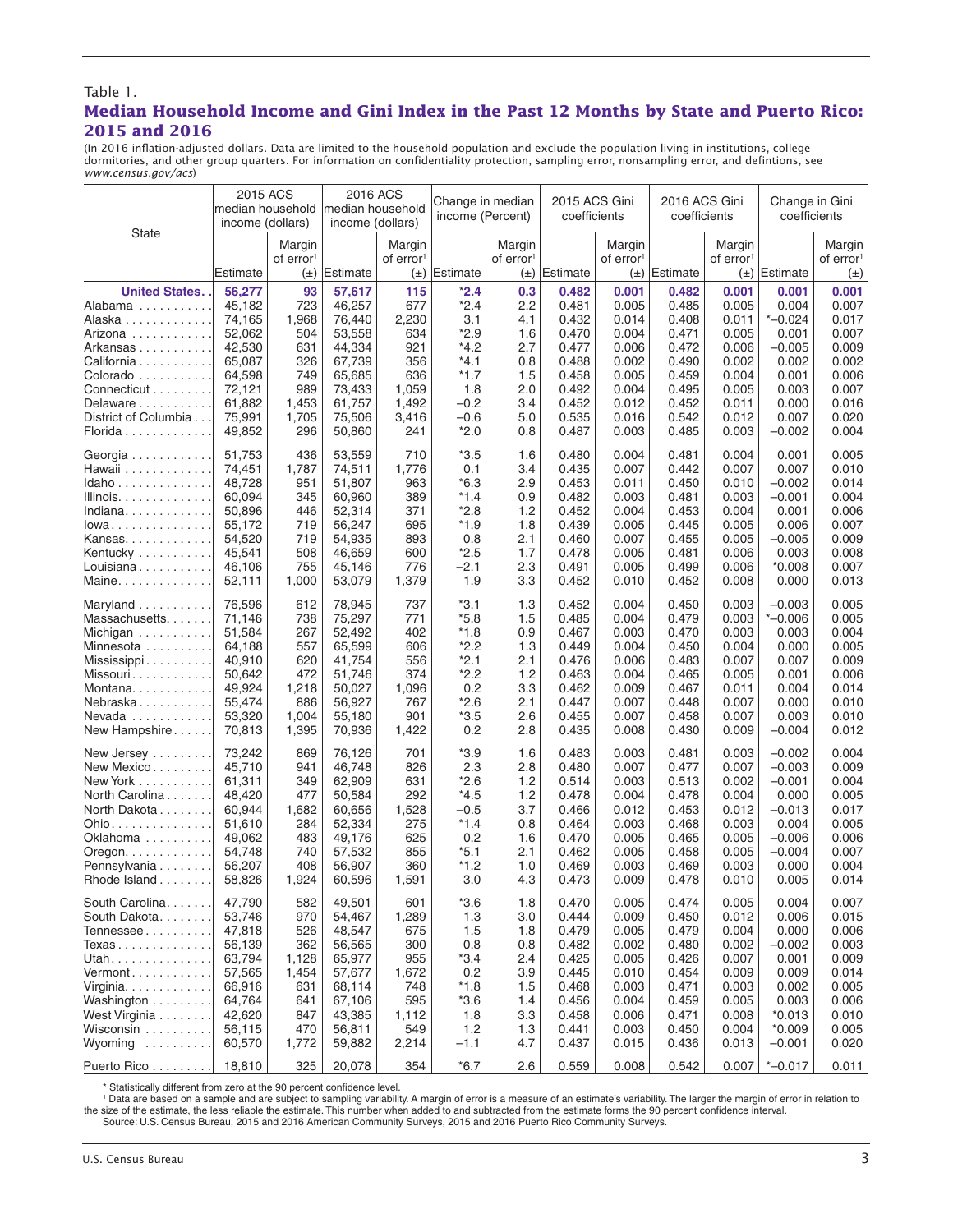populous metropolitan areas.7 Median household incomes for Tampa-St. Petersburg-Clearwater, FL Metro Area (\$51,115), Miami-Fort Lauderdale-West Palm Beach, FL Metro Area (\$51,362), and the Orlando-Kissimmee-Sanford, FL Metro Area (\$52,385) were among the lowest medians for the most populous metropolitan areas.<sup>8</sup>

Median household income increased in 21 of the 25 most

Area.<br><sup>8</sup> There was no statistically significant difference between the Tampa-St. Petersburg-Clearwater, FL Metro Area and the Miami-Fort Lauderdale-West Palm Beach, FL Metro Area.

populous metropolitan areas between 2015 and 2016. None of these 25 metropolitan areas experienced a statistically significant decrease. Changes for Houston-The Woodlands-Sugar Land, TX; Orlando-Kissimmee-Sanford, FL; Philadelphia-Camden-Wilmington, PA-NJ-DE-MD; and San Antonio-New Braunfels, TX Metro Areas were not statistically significant (see Figure 2).

#### **Median Household Income: Race and Hispanic Origin of Householder**

Real median household income between 2015 and 2016 increased for all households across all major race and Hispanic-origin groups

(see Table 3).<sup>9</sup> The median household income ranged from \$80,720 for households with Asian householders to \$38,555 for households

9 Federal surveys give respondents the option of reporting more than one race. Therefore, two basic ways of defining a race group are possible. A group such as Asian may be defined as those who reported Asian and no other race (the race-alone or single-race concept) or as those who reported Asian regardless of whether they also reported another race (the race-alone-or-incombination concept). This report shows data using the race alone approach. Use of the single-race population does not imply that it is the preferred method of presenting or analyzing data. The Census Bureau uses a variety of approaches. In this report, the terms "White, not Hispanic" and "non-Hispanic White" are used interchangeably and refer to people who are not Hispanic and who reported White and no other race. Since Hispanics may be any race, data in this report for Hispanics overlap with data for race groups.

#### Table 2.

# **Median Household Income in the Past 12 Months by 25 Most Populous Metropolitan Areas**

(In 2016 inflation-adjusted dollars. Data are limited to the household population and exclude the population living in institutions, college dormitories, and other group quarters. For information on confidentiality protection, sampling error, nonsampling error, and defintions, see *www.census.gov/acs*)

| Metropolitan area                                                                                      |                            | 2015 ACS median                         |                            | 2016 ACS median                         |                         | Change in median                        |  |
|--------------------------------------------------------------------------------------------------------|----------------------------|-----------------------------------------|----------------------------|-----------------------------------------|-------------------------|-----------------------------------------|--|
|                                                                                                        |                            | household income                        |                            | household income                        |                         | income                                  |  |
|                                                                                                        |                            | (dollars)                               |                            | (dollars)                               |                         | (Percent)                               |  |
|                                                                                                        | Estimate                   | Margin of<br>error <sup>1</sup> $(\pm)$ | Estimate                   | Margin of<br>error <sup>1</sup> $(\pm)$ | Estimate                | Margin of<br>error <sup>1</sup> $(\pm)$ |  |
| Atlanta-Sandy Springs-Roswell, GA Metro Area                                                           | 60,554                     | 503                                     | 62,613                     | 890                                     | $*3.4$                  | 1.7                                     |  |
| Baltimore-Columbia-Towson, MD Metro Area                                                               | 73,395                     | 917                                     | 76,788                     | 1,312                                   | $*4.6$                  | 2.2                                     |  |
|                                                                                                        | 79,783                     | 1,330                                   | 82,380                     | 1,171                                   | $*3.3$                  | 2.3                                     |  |
| Charlotte-Concord-Gastonia, NC-SC Metro Area                                                           | 55,235                     | 872                                     | 59,979                     | 1,223                                   | $*8.6$                  | 2.8                                     |  |
|                                                                                                        | 63,959                     | 680                                     | 66,020                     | 578                                     | $*3.2$                  | 1.4                                     |  |
| Dallas-Fort Worth-Arlington, TX Metro Area                                                             | 62,135                     | 533                                     | 63,812                     | 923                                     | $*2.7$                  | 1.7                                     |  |
| Denver-Aurora-Lakewood, CO Metro Area                                                                  | 70,686                     | 884                                     | 71,926                     | 781                                     | $*1.8$                  | 1.7                                     |  |
| Detroit-Warren-Dearborn, MI Metro Area                                                                 | 54,268                     | 639                                     | 56,142                     | 588                                     | $*3.5$                  | 1.6                                     |  |
| Houston-The Woodlands-Sugar Land, TX Metro Area                                                        | 61,931                     | 615                                     | 61,708                     | 615                                     | $-0.4$                  | 1.4                                     |  |
| Los Angeles-Long Beach-Anaheim, CA Metro Area                                                          | 63,443                     | 562                                     | 65,950                     | 495                                     | $*4.0$                  | 1.2                                     |  |
| Miami-Fort Lauderdale-West Palm Beach, FL Metro Area                                                   | 50,752                     | 451                                     | 51,362                     | 402                                     | $*1.2$                  | 1.2<br>1.6                              |  |
| Minneapolis-St. Paul-Bloomington, MN-WI Metro Area<br>New York-Newark-Jersey City, NY-NJ-PA Metro Area | 71,593<br>69,437<br>51,540 | 659<br>573<br>976                       | 73,231<br>71,897<br>52,385 | 899<br>442<br>963                       | $*2.3$<br>$*3.5$<br>1.6 | 1.1<br>2.7                              |  |
| Philadelphia-Camden-Wilmington, PA-NJ-DE-MD Metro Area                                                 | 65,647                     | 741                                     | 65,996                     | 762                                     | 0.5                     | 1.6                                     |  |
| Phoenix-Mesa-Scottsdale, AZ Metro Area                                                                 | 56,034                     | 728                                     | 58,075                     | 803                                     | $*3.6$                  | 2.0                                     |  |
| Portland-Vancouver-Hillsboro, OR-WA Metro Area                                                         | 64,592                     | 1,106                                   | 68,676                     | 1,175                                   | $*6.3$                  | 2.6                                     |  |
| Riverside-San Bernardino-Ontario, CA Metro Area.                                                       | 56,619                     | 1,023                                   | 58,236                     | 1,104                                   | $*2.9$                  | 2.7                                     |  |
|                                                                                                        | 57,049                     | 870                                     | 59,780                     | 991                                     | $*4.8$                  | 2.4                                     |  |
|                                                                                                        | 55,533                     | 996                                     | 56,105                     | 1,019                                   | 1.0                     | 2.6                                     |  |
| San Diego-Carlsbad, CA Metro Area                                                                      | 68,116                     | 1,538                                   | 70,824                     | 995                                     | $*4.0$                  | 2.8                                     |  |
| San Francisco-Oakland-Hayward, CA Metro Area                                                           | 89,469                     | 1,373                                   | 96,677                     | 1,273                                   | $*8.1$                  | 2.2                                     |  |
| Seattle-Tacoma-Bellevue, WA Metro Area                                                                 | 76,061                     | 764                                     | 78,612                     | 1,063                                   | $*3.4$                  | 1.7                                     |  |
| Tampa-St. Petersburg-Clearwater, FL Metro Area                                                         | 49,402                     | 799                                     | 51,115                     | 514                                     | $*3.5$                  | 2.0                                     |  |
| Washington-Arlington-Alexandria, DC-VA-MD-WV Metro Area                                                | 94,430                     | 976                                     | 95,843                     | 925                                     | $*1.5$                  | 1.4                                     |  |

\* Statistically different from zero at the 90 percent confidence level .

1 Data are based on a sample and are subject to sampling variability . A margin of error is a measure of an estimate's variability . The larger the margin of error in relation to the size of the estimate, the less reliable the estimate . This number when added to and subtracted from the estimate forms the 90 percent confidence interval .

Source: U.S. Census Bureau, 2015 and 2016 American Community Surveys.

<sup>7</sup> There was no statistically significant difference between the Washington-Arlington-Alexandria, DC-VA-MD-WV Metro Area and the San Francisco-Oakland-Hayward, CA Metro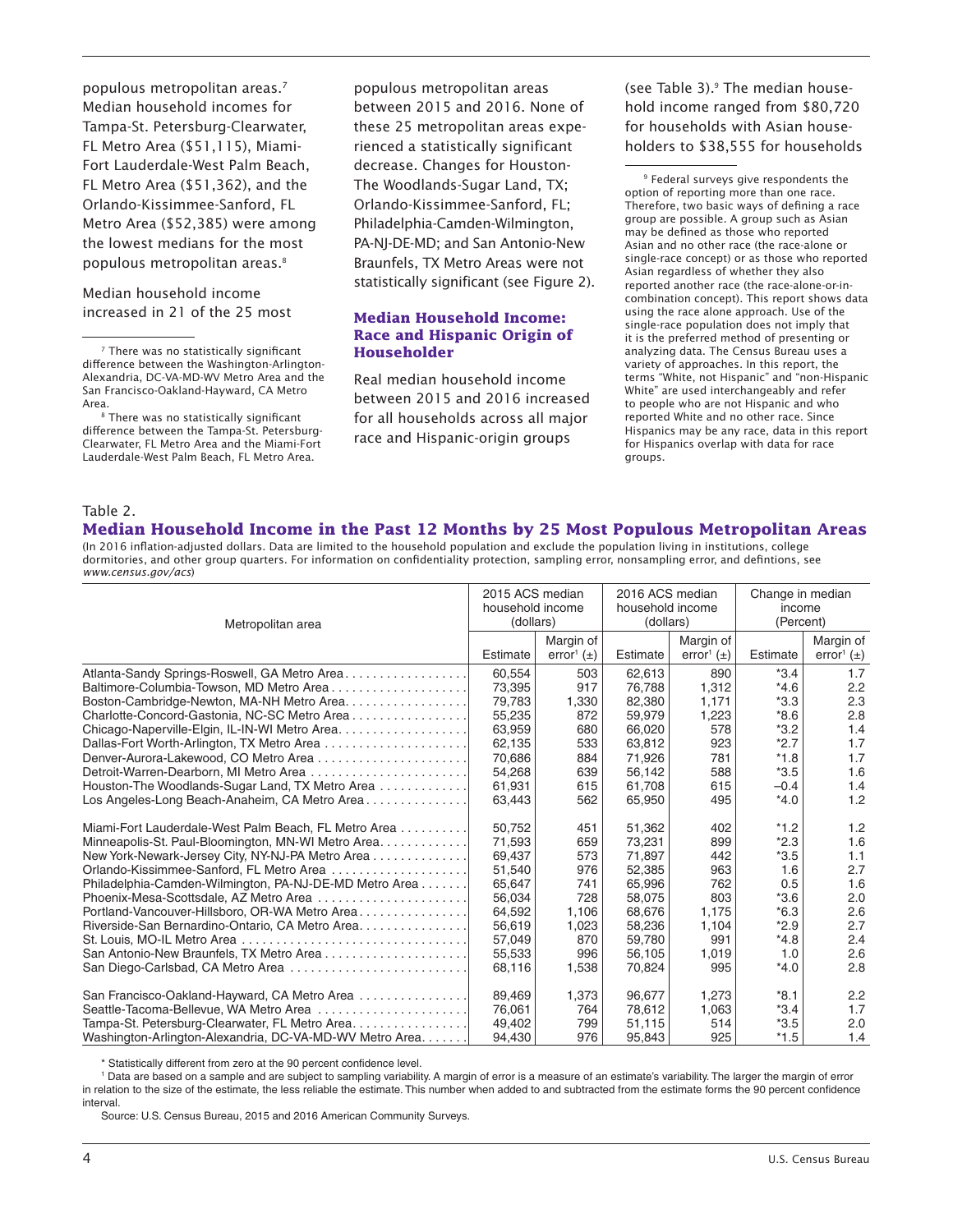

with Black householders. The median household income for households with Black householders increased by 4.4 percent, from \$36,923 in 2015 to \$38,555 in 2016. Median household income for households with non-Hispanic White householders increased by 2.0 percent, from \$61,941 in 2015 to \$63,155 in 2016. Median household income for households with Asian householders increased by 3.1 percent, while median household income for households

with Hispanic-origin householders increased by 3.9 percent.<sup>10</sup>

## **Median Household Income: Age of Householder**

Real median household income between 2015 and 2016 increased for households across all age groups. Households maintained by householders aged 45 to 64 had the highest median household

income in 2016 (\$69,822), followed by those with householders aged 25 to 44 (\$62,815), and those with householders aged 65 and older (\$42,113). Those maintained by householders under age 25 had the lowest median household income (\$30,524).

# **Income Inequality**

The Gini index for the United States in the 2016 ACS (0.482) was not statistically different from the 2015 ACS estimate. The Gini index

<sup>10</sup> The differences between the 2015–2016 percentage changes in median household income for Black, Asian, and Hispanic-origin households were not statistically significant.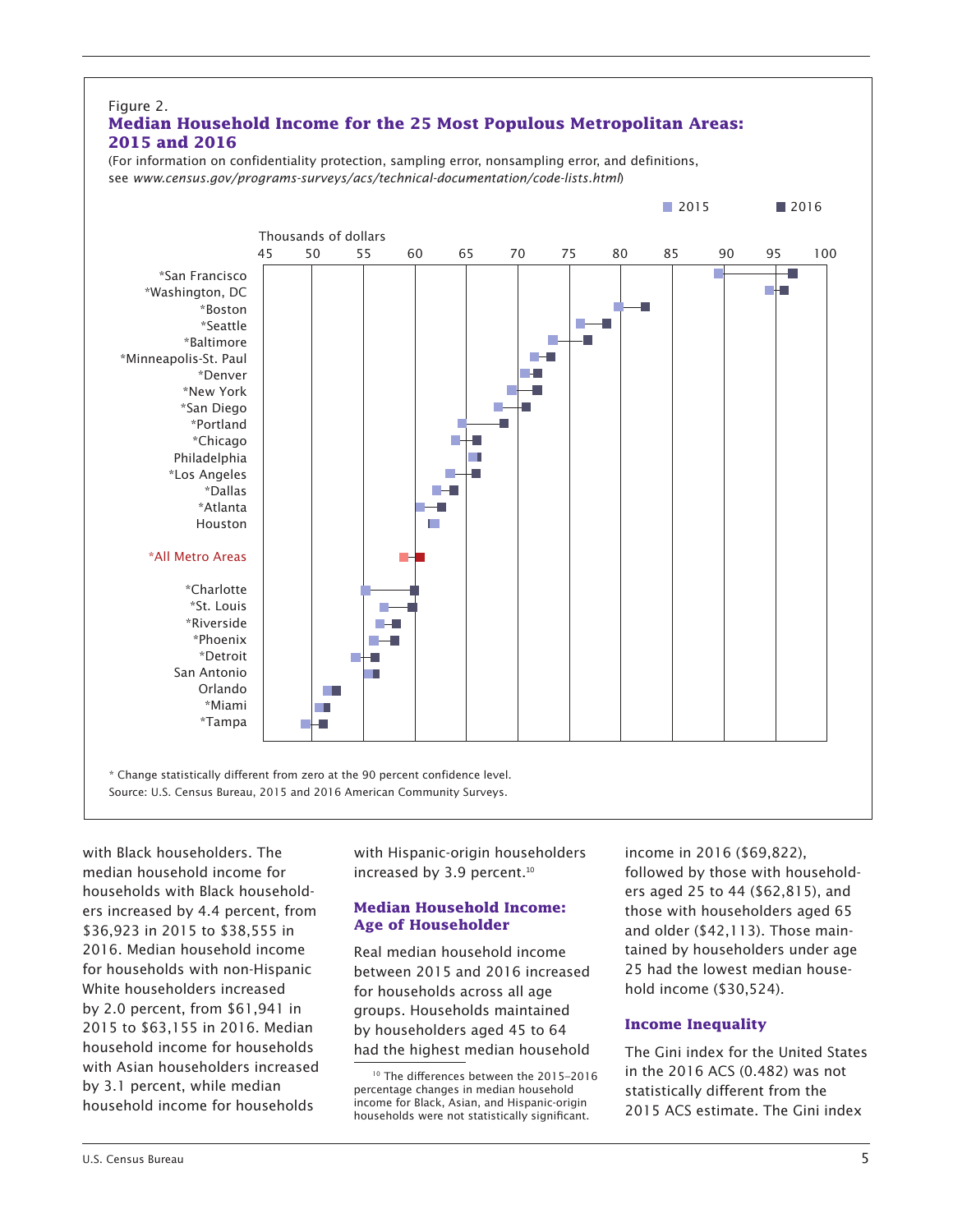#### Table 3. **Household Income by Selected Characteristics: 2015 and 2016**

(In 2016 inflation-adjusted dollars. Data are limited to the household population and exclude the population living in institutions, college dormitories, and other group quarters. For information on confidentiality protection, sampling error, nonsampling error, and defintions, see *www.census.gov/acs*)

| Characteristic                                           | 2015 ACS median<br>household income<br>(dollars) |                                         | 2016 ACS median<br>household income<br>(dollars) |                                         | Percent change in median<br>household income |                                         |  |
|----------------------------------------------------------|--------------------------------------------------|-----------------------------------------|--------------------------------------------------|-----------------------------------------|----------------------------------------------|-----------------------------------------|--|
|                                                          | Estimate                                         | Margin of<br>error <sup>1</sup> $(\pm)$ | Estimate                                         | Margin of<br>error <sup>1</sup> $(\pm)$ | Estimate                                     | Margin of<br>error <sup>1</sup> $(\pm)$ |  |
| <b>HOUSEHOLDS</b>                                        |                                                  |                                         |                                                  |                                         |                                              |                                         |  |
| All households                                           | 56,277                                           | 93                                      | 57,617                                           | 115                                     | $*2.4$                                       | 0.27                                    |  |
| <b>Race and Hispanic Origin of</b><br><b>Householder</b> |                                                  |                                         |                                                  |                                         |                                              |                                         |  |
| White, not Hispanic                                      | 60,157<br>61,941                                 | 96<br>107                               | 61,349<br>63,155                                 | 88<br>127                               | $*2.0$<br>$*2.0$                             | 0.22<br>0.27                            |  |
|                                                          | 36,923                                           | 180                                     | 38,555                                           | 248                                     | $*4.4$                                       | 0.84                                    |  |
|                                                          | 78,285                                           | 680                                     | 80,720                                           | 446                                     | $*3.1$                                       | 1.06                                    |  |
| Hispanic (any race) $\dots \dots \dots \dots$            | 45,124                                           | 232                                     | 46,882                                           | 210                                     | $*3.9$                                       | 0.71                                    |  |
| <b>Age of Householder</b>                                |                                                  |                                         |                                                  |                                         |                                              |                                         |  |
| Under 25 years                                           | 28,609                                           | 329                                     | 30,524                                           | 223                                     | $*6.7$                                       | 1.45                                    |  |
|                                                          | 61,179                                           | 127                                     | 62,815                                           | 204                                     | $*2.7$                                       | 0.40                                    |  |
|                                                          | 68,001                                           | 188                                     | 69,822                                           | 202                                     | $*2.7$                                       | 0.41                                    |  |
| 65 years and older                                       | 41,501                                           | 130                                     | 42,113                                           | 138                                     | $*1.5$                                       | 0.46                                    |  |

\*Statistically different from zero at the 90 percent confidence level .

1 Data are based on a sample and are subject to sampling variability . A margin of error is a measure of an estimate's variability . The larger the margin of error in relation to the size of the estimate, the less reliable the estimate . This number when added to and subtracted from the estimate forms the 90 percent confidence interval.

Source: U .S . Census Bureau, 2015 and 2016 American Community Surveys, and 2015 and 2016 Puerto Rico Community Surveys .

for the 2016 ACS increased in Louisiana, West Virginia, and Wisconsin. Massachusetts, Alaska, and Puerto Rico showed a decrease in the Gini index. The remaining 45 states and the District of Columbia showed no statistically significant changes between the 2015 ACS and the 2016 ACS. Gini indexes from the 2016 ACS ranged from 0.542 in the District of Columbia to 0.408 in Alaska (Table 1, Figure 3). Five states and the District of Columbia had Gini indexes higher than the index for the United States. There were 36 states with Gini indexes lower than the U.S. index. The remaining nine states had Gini indexes that were not statistically different from the U.S. index (Table 1, Figure 3). Since 2006, the earliest year available in the ACS, the national Gini index increased 3.9 percent from 0.464 to 0.482.

## **What Is the American Community Survey?**

The American Community Survey (ACS) is a nationwide survey designed to provide reliable and timely demographic, social, economic, and housing data for the nation, states, congressional districts, counties, places, and other localities every year. It has an annual sample size of about 3.5 million addresses across the United States and Puerto Rico and includes both housing units and group quarters (e.g., nursing homes and prisons). The ACS is conducted in every county throughout the nation, and every municipio in Puerto Rico, where it is called the Puerto Rico Community Survey. Beginning in 2006, ACS data for 2005 were released for geographic areas with populations of 65,000 and greater. For information on the ACS sample design and other topics, visit <www.census.gov/programs-surveys/acs/>.

#### **Source and Accuracy**

The data presented in this report are based on the ACS sample interviewed from January 1, 2015, through December 31, 2015 (2015 ACS), and the ACS sample interviewed January 1, 2016, through December 31, 2016. The estimates based on this sample describe the

average values of person, household, and housing unit characteristics over this period of collection. Sampling error is the uncertainty between an estimate based on a sample and the corresponding value that would be obtained if the estimate were based on the entire population (as from a census).